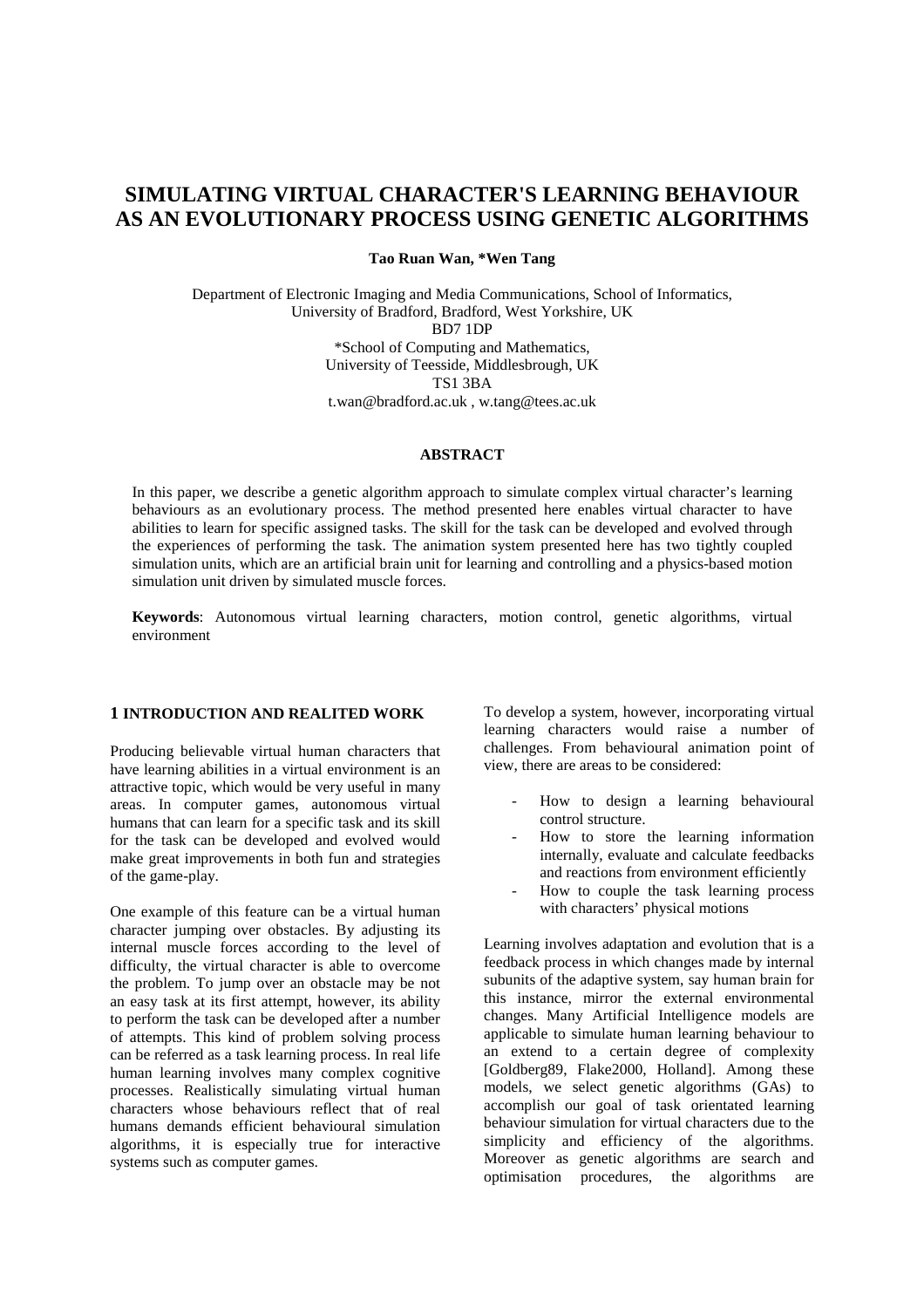particular suitable for task orientated simulations. Given a goal, it is possible to encode possible solutions of a simulation in a search space. The power of genetic algorithms for modelling and simulating tedious animation tasks has been demonstrated in previous research work in computer graphics community. Genetic algorithms have been used to modelling stimulus-response pairs for locomotion of 2-D stick figures [Ngo93]. van de Panne and Fiume also used genetic algorithms to optimising sensor-actuator networks for twodimensional stick figures' locomotion [van de Panne93]. The two models described above use user-designed control structures which are fixed structures. Sims's<sup>6</sup> evolving virtual creatures were generated by a combination of genetic algorithms and object instancing techniques [Sims94]. The methods presented by Sims were able to generate virtual creatures with evolutionary body structures and behaviours that evolve and adopt environmental information. More recently, research work has been reported that uses neural networks for modelling artificial agent behaviour and selecting dancing styles [Crzeszczuk98, Brand2000]. The last system was trained off-line using previous collected data sets of physics-based motion actions then used to emulate a motion simulation. The work has had similar principle to the work reported in other area [Goldberg89, Flake2000].

Our system is also designed with fixed control structures. However, the differential of the system to other related work is that we extend the genetic algorithms to incorporate learning mechanisms with memory. The control structure in our system is referred as an Artificial Brain Unit (ABU) that is a feedback system with reinforcement and rewarding schemes. This approach is related to classifier system in artificial intelligence. The extension of genetic algorithms enables searching and learning to be done more effectively and efficiently compared with the conventional GA methods. Our system is constructed with emphasise on producing simulations based on the concept of learning by experience. The system presented here simulates three-dimensional virtual human characters. Given a specific task, the characters are able to develop its skills for the task through experiences of performing the task. The experience of a good activity will be stored in the memory database for improving the next attempt. This approach is, therefore, one step closer to the way that human brain and body's task learning process. Our animation system has two tightly coupled simulation units, which are a control structure for learning and a physics-based motion simulation unit driven by simulated muscle forces of the virtual human body.

It is important to note that motion control and synthesis is the second aspect concerned with the learning behavioural simulation. Motion synthesising is certainly not a new topic and many research work has been published in the past [Thalmann99, Hegron89, Girard85]. These methods very greatly in complexity and quality, most of them dealt with limited aspect of virtual human locomotion whilst others have used numerical solutions that usually have high computational cost even with today's CPU power. Our contributions to the filed of study is also the use of forward dynamics for virtual character's physical motion animation instead of the widely used inverse dynamics methods [Brogan98, So96, Boulic92]. Therefore, our system can produce realistic physically-based motion at same time still maintain good control over the motion animations.

In section two, we describe the design and construction of our control system for the learning behaviour simulation based on a human learning model. In section three, details of our implementations of genetic algorithms are presented. Implementation results and performance evaluation are shown in section four. Finally, section five concludes the research work.

# **2 THE VIRTUAL LEARNING MODEL**

# **2.1 Human Adaptability in Learning**

In order to simulate virtual human character's learning behaviour, a learning model has to be adapted. One of the most well known principles of human task learning behaviour is learning by experience [Jordan92]. Most of the time in our lives we learn by our direct experiences of performing a task. Learning is an intricate process that involves many aspects of cognitive activities including knowledge acquisition, observing and thinking. As each person has his/her own unique way of learning and motivations to learn, the individual's learning patterns also affects the learning process. To perform a specific task, a person's skills and abilities for the task can be developed or evolved during practices [Bransford99]. This concept can be summarised in Figure 1 and will be used to form a basis of our learning behaviour model for virtual human character's simulation. Figure 1 shows that a human learning process consists a number of key elements: background knowledge of a specific task, motivations to do the task, memory of the past experiences, individual learning pattern, and finally tries and errors through performing the task. The learning process is a process of adaptation, evolution, and decision making as a whole. Another key issue of learning is environmental feedback.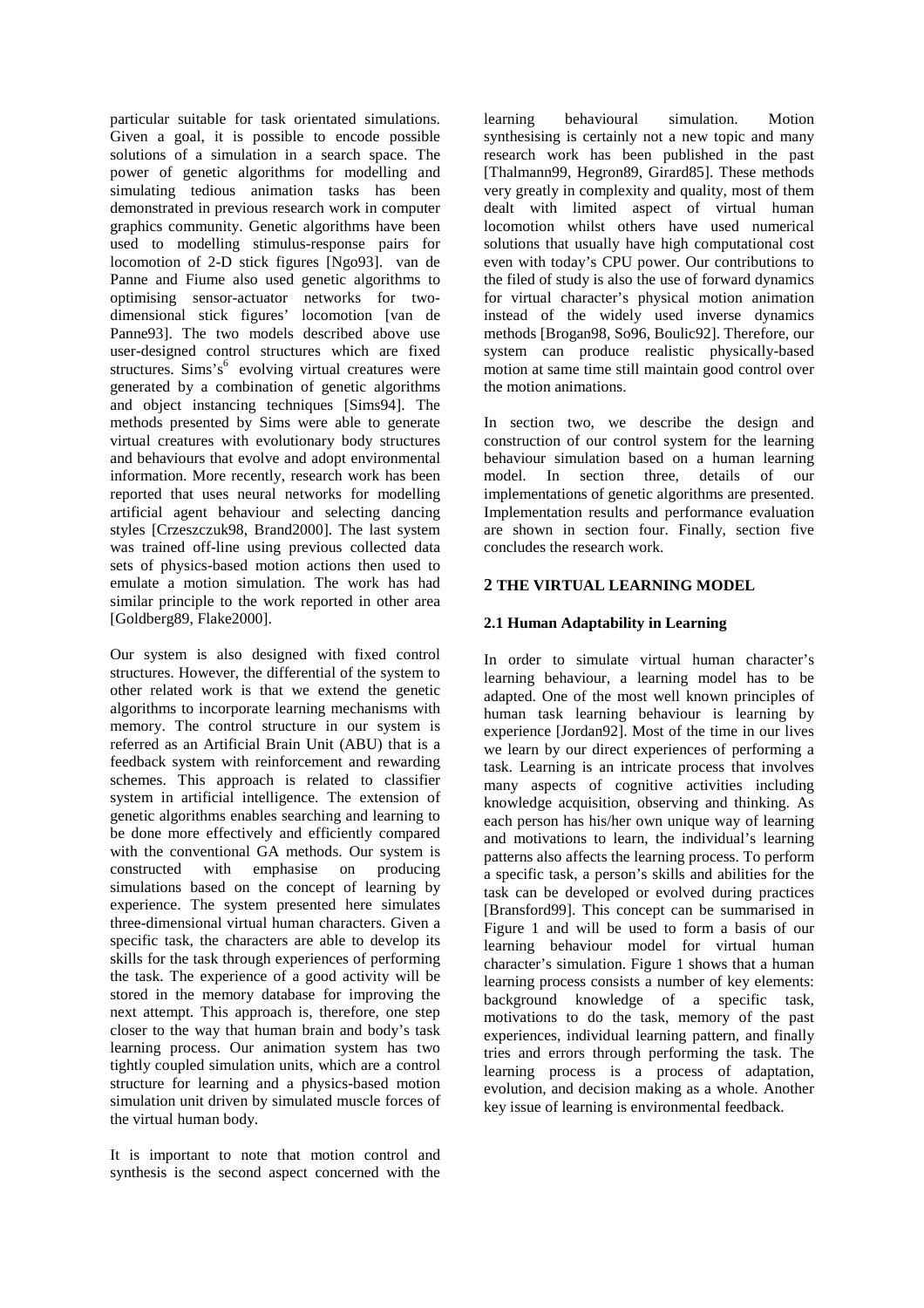

Figure 1. A General behavioural Simulation Model

Although currently it is impossible to use a computer to completely simulate all the aspects of a complex learning process, the process can be certainly approximated by some appropriate simulation methods.

#### **2.2 Control Structure for Task Learning**

Based on the human learning model shown in Figure 1, the simulation system, as shown in Figure 2a, is designed to consist a number of subunits. The control system here referred as an artificial brain unit (ABU) is a centre for action planning, knowledge adaptation, and task ability evolution. Assigning a specific task to a virtual human character, ABU of the character uses a set of initial motion parameters to make the first attempt to perform the task. This initial parameter set is predefined according to the basic requirements of the specific task. For example a high jump task requires a virtual athlete character to utilise its full body movements. Each individual's learning patterns and knowledge about the task are represented by predefined motion patterns that may be motion capture data. For the high jumping example, the virtual character is assumed having pre-acquisition of the knowledge of jumping by making full body movement. However, the virtual character has to improve its performance in order to achieve the target. A high jump athlete may have to make jumping attempt several times before he/she could overcome a target bar. Similarly simulating this kind of tasks requires an evolution model that approximates the evolutionary task learning process during which the ability of the virtual athlete is evolving hence improved. At each attempt in a computer simulation, the virtual athlete character has to adjust its movement by altering a set motion parameters. In our system, the motion of the virtual character is a physically-based animation by modelling a network of musical forces that acting at body joints to control the virtual character's locomotion. Learning by experience occurs during the evolution of the character's ability and its' adaptation to the environment. Evolution and adaptation are achieved through iteration and recursion of a set of motion parameters. The parameter set includes energy burst, musical forces, motion variables, etc. As genetic algorithms have been used for the evolution process, the chance to improve each next attempt is increasing that is equal to say the fitness of each attempt is increasing. Starting with an initial set of parameters and values, the control unit sends control parameters to motion unit which in turn sending actions to perform the task. Feedbacks from virtual environment about each attempt are received by the control unit and recorded as experiences. After a number of attempts, say n times, as shown in Figure 2b, genetic algorithm operations are applied that search for the next generation of motion parameters. Each set of the newly generated parameter settings is a new attempt that will be activated the character. After a number of GA generated populations, for example, m generations as shown in figure 2b, with fitnessincreasing traits passed on to the offspring parameters sets, an optimal solution of achieving the target task can be found.



Figure 2a. Control structure of the system



system

It should be mentioned that in the current system, the principles of forward dynamics has been used in the motion control unit to define the motion action of the character. In the past, using forward dynamic to animate the movements of articulated bodies has not been very successful due to the fact that the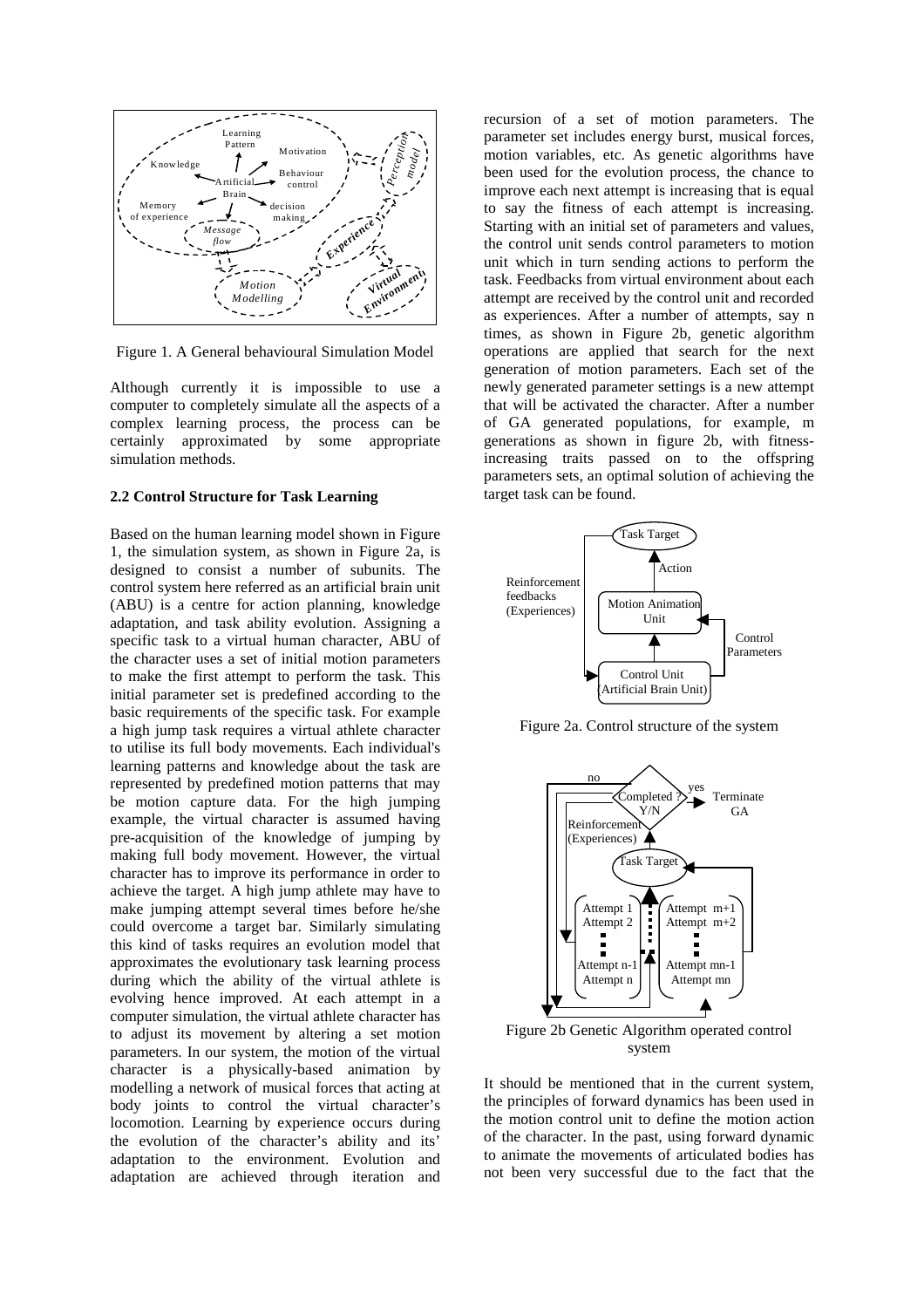internal forces acting within the body joints were unknown over time. In order to overcome the difficulties imposed by the forward dynamics method, many researchers have used inverse dynamics as an alternative approach for simulating virtual characters' locomotion [Brogan98, So96, Boulic92]. In our system, however, forward dynamics can be used since the values of the internal forces emitted by the body muscles can be derived from the experiences simulated by the ABU.

## **3 DETIALS OF THE GENETIC ALGORITHM**

A prototype system has been developed to test the algorithm. A test example was designed by assigning specific tasks to a virtual human character. For example a simple task can be the virtual human learning how to jump to a target height and develop its skill through experiences of jumping attempts.

Genetic Algorithms are search procedures based on the mechanisms of natural selection and genetic evolution. GA based methods are robust, problem independent. The massive parallelism incorporated in the algorithms enables the algorithms to have a good overall performance as a whole since each member of a population represents a hypothesis for the target solution. However, the drawback of genetic algorithms is the algorithms' convergence speed of convergence. This problem can usually resolved by optimising the size of genetic population with respect to the number of variables encoded in each member of the population.

The first concern of implementing a GA based algorithm is to derive a state variable space. In our case is to derive a state variable space from the physics-based model considered. This means to encode the potential solution to the task problem into a form that is suitable for a GA based algorithm to operate. In a GA implementation, each candidate solution is carefully defined in the state variable space and regarded as an individual or a 'child'. A collection of all current individuals forms a population. The individuals with fitness rates together with some individuals selected randomly from the current population will be responsible for producing the next generation of a population. If the specific task for the virtual character in our system is to learn how to jump to reach a target height, there is need for us to construct a character body model.

For the jumping task or similar type of tasks, the physical motion of the character is driven by a set of motion parameters and values, which are concerned with the full body movement. This movement can be

considered as a number of phases, in particularly fast running in a very short distance and jumping. These movements of our virtual character are driven by a 'low level', parameter space that are formed by the characteristics of muscle forces acting at the body joints. In contrast with the 'high level' parameters, such as speed of walking, step length and frequency etc., which can be obtained directly through motion capture data [Li2000, Cavaza98]. The designed parameter space is suitable for physically-based motion animation and genetic operations. Figure 3 illustrates a knee joint illustrates utilising two muscle pairs to fully control its movement in three dimension.



Figure 3: An articulated character body with muscle pairs

The initial pattern of muscle forces for a particular task is derived from the experience memory database that may be only one type of time-domain sequence or a combination of several types of timedomain sequences depending on how complex the task is. It is also important to keep the parameter space small since the smaller number of parameters for searching operation, the higher efficiency the algorithm can perform. For the jumping task, we have designed a set of parameters to act on the muscle units at each of the body joints. There are total 11 joints in our model as shown in Figure 3. However, for simplicity, for the jumping simulation, genetic operations are only applied to the lower body joints while as the up body movements are user defined.

Each muscle unit are considered as energy emitters. A set of parameters related to the body muscles are designed, which are values of muscle forces, energy limits, energy burst types, muscle state, action period, and kinematics constrains that is designed to guarantee the synthesised locomotion is physically plausible. Each set of the state variables that are needed for a motion movement are stored in a string data type. Some of the elements in each set have a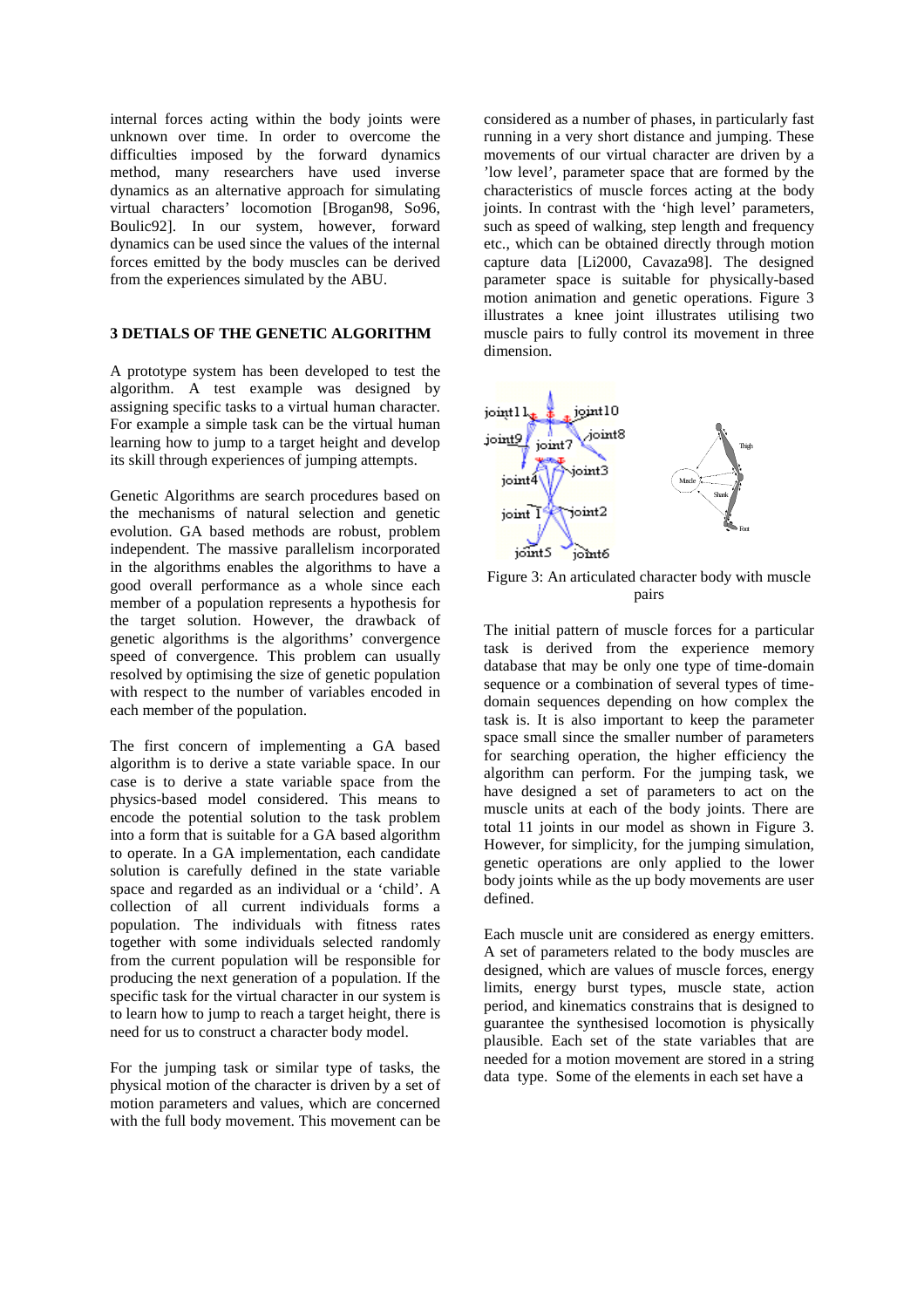

Figure 4. Chromosome representation of the parameter space as an optimisation problem

predefined value range respectively. The state variable space is represented in a form of a set of parameters or state attributes. For a typical body joint i, the parameter sets for the joint are shown in table 1.

| string element | parameter | value range             | parameter type at joint I |
|----------------|-----------|-------------------------|---------------------------|
| $P_{i1}$       | $f_i$     | $[f_{min}, f_{max}]$    | muscle force              |
| $P_{i2}$       | $p_i$     | $[0.0, p_{target}]$     | position                  |
| $P_{i3}$       | $V_i$     | $[v_{min}, v_{max}]$    | velocity                  |
| $P_{i4}$       | $a_i$     | $a_{\min}$ , $a_{\max}$ | acceleration              |
| $P_{i5}$       | $E_i$     | $[E_{min}, E_{max}]$    | energy burst              |
| $P_{i6}$       | $C_i$     | $[C_{\min},C_{\max}]$   | kinematics constrain      |
| $P_{i7}$       | t÷        | $[t_{\min}.t_{\max}]$   | action period             |
| $P_{i9}$       | ES.       | Boolean                 | muscle state              |
| $P_{i10}$      | i         | $[1 - 7]$               | joint index               |

Table 1: List of the state attributes

In the implementation, as shown in Figure 4, those parameters are represented as real numbers and constructed in a form of chromosome string form, which are therefore suitable for a GA based method to manipulate.

Conventional Genetic Algorithms usually need a searching space with a very large population, which may be over hundreds or thousands of individuals and the initial population is created randomly. This is not a case suitable for simulating character's learning behaviour. In our system, the virtual character starts its initial attempt by searching a much small space initialised by a set of well-planed or experienced individuals or seeds. We have selected a population size of ten individuals. Such small size is compromised to the efficiency of searching operation since our goal is also producing real-time learning behaviours. Therefore initial planning, memory of the individual pattern, and the past experience of the task are important in this case. After the virtual character has tried all the potential individuals in a populations, its performance will be analysed and those individuals with good performance record, i.e. meet a fitness criteria, will be chosen together with some randomly generated seeds to be responsible for creating a new generation of possible individuals. Award will also be received by the ABU for a good attempt and distributed over the entire population. Equations 1-3 are used to calculate the fitness of each individual.

Equation 1 calculates the raw fitness of each individual in the population. Raw fitness is the height made by each attempt divided by the target height. If one attempt only has a little improvement compared with another attempt, there would be a very small distinguish between the two fitness values. This would be hard for the searching to act on. To over come this problem, a scaled fitness calculated by equation 2 is used so that the improved attempt is twice as fit as the other attempt. Equation 3 is used to calculate normalized fitness by summing up all of the scaled fitness scores for every member in the population and dividing by the scaled fitness of each individual of the population. In this way, the selections made a genetic algorithm are regardless of the magnitude of the raw and scaled fitness.

$$
f^{raw} = \frac{attempted height}{t \arg et height} \tag{1}
$$

$$
f^{scale} = 2^{f^{raw}} \tag{2}
$$

$$
f_i^{norm} = \frac{f^{raw}}{\sum_{j=i}^{n} f_j^{scale}}
$$
 (3)

Where n is the total number of individuals in a population. Decisions that have been made on which individual should be selected to be a parent seed for next generation are based on random selections with probability equal to its fitness. Two selected seeds are paired up hence crossover and mutation operations can be applied. A relatively high crossover rate enables the healthy genes from both parents can be shared by their offspring. Compared with crossover rate, a small mutation rate introduces genetic diversity. The newly generated offspring from the parents is a set of parameters to be sent to the motion animation unit for new action.

The search process is completed once the character has reached the target. In this way, the required searching space is reduced and the efficiency for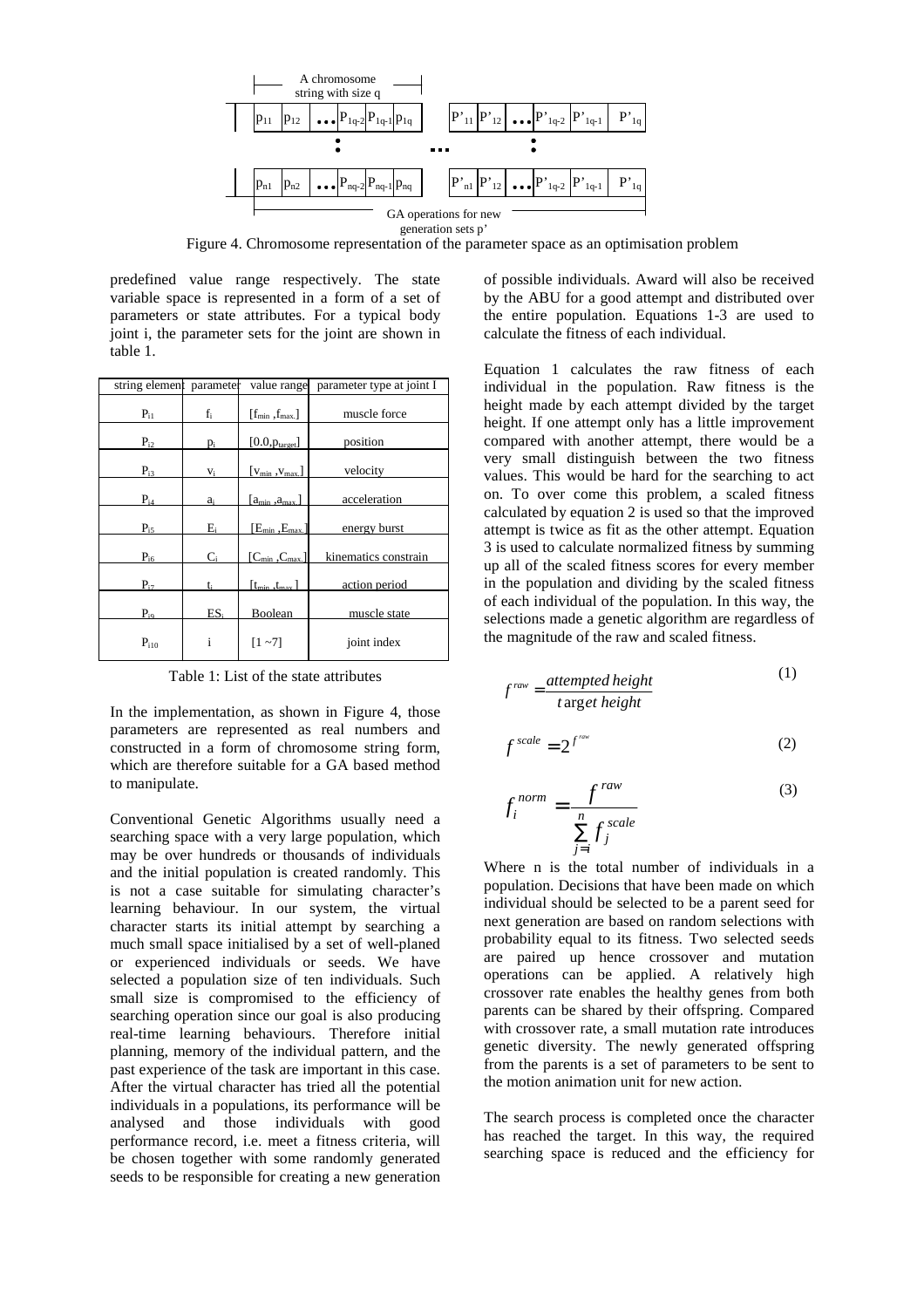reaching an optimised solution can be increased significantly.

# **4. EXPERIMENTAL**

The resultant performance of a virtual character for the task can be assessed by a set of rules or directly by the goal that the character intended to achieve, in this experiment is a target height. Once the character performed an action, the resulting performance will be fed back to the ABU for comparison and analysis. Over a period of time, as the improvements of performance through the experience, fitnessincreasing traits, which are the parameter settings in our case, have being passed over generations of attempts, the virtual human in our system is being trained to do the task better. Although there may be some temporarily performance dropping, the ability of the character for the task is evolving and improving

|                | <b>Generation 1</b> | Performance        |
|----------------|---------------------|--------------------|
| C1             | 2555000505000000    | 33.09              |
| C <sub>2</sub> | 2555010305000201    | 33.13              |
| C3             | 2555020405010001    | 33.18              |
| C4             | 3159649581096811    | 40.02              |
| C <sub>5</sub> | 2764421143160468    | 45.50              |
| C6             | 3060068945235030    | 31.39              |
| C7             | 2855975017310557    | 47.72              |
| C8             | 2660833884013314    | 26.55              |
| C9             | 3259674554198852    | 43.58              |
|                |                     |                    |
|                |                     |                    |
|                | <b>Generation 2</b> | <b>Performance</b> |
| C1             | 3056975017310557    | 51.30              |
| C <sub>2</sub> | 2659421143160468    | 27.15              |
| C <sub>3</sub> | 2960674554198892    | 31.73              |
| C4             | 2659421143160366    | 27.13              |
| C <sub>5</sub> | 3056975017310556    | 51.31              |
| C6             | 2756612813926758    | 38.26              |
| C7             | 2960674555198692    | 31.71              |
| C8             | 2560390754322098    | 23.58              |

Figure 5: Example of the decimal string representation of genes

Figure 5 shows an example of the decimal string representation of genes, which is a part of two generations in a jumping optimisation process. It can be seen from this figure that the general performance of jumping is not significantly improved in the second generation, however, there is one with exceptional good performance. It will be proved that the general performance will be improved greatly as more generations are being produced.

Figure 6 shows the result of the performance evaluation. A population of a set of the parameters was initialised in the first jump trial. In this experiment, each trial consists of nine jump attempts, which are the population of the current generation. The virtual character starts to make a number of jumps by utilising its muscles and at the same time keeping itself in a dynamic balance. The performance of by the mean value of the top 6 jumps. As shown in this figure, the convergence towards the goal is evident and stable and it reaches an optimisation point after a total of approximately.90 attempts.



Figure 6: Average height values reached by each generation

Figure 7 shows an animation sequence of a jumping task. As shown in this figure, this is not a simple task but a combination of running and jumping. In order to complete a jumping action, the articulated human figure has to make a number of complex manoeuvres by using its muscles and at the same time keeping a good dynamic balance.

Figure 8 shows a simulation sequence of jumping in a virtual environment. The virtual character was trying to collect apples from an apple tree but it may be not an easy task for him. He might not be able to reach the target at his first jump attempt. In order to reach his goal, he had to jump as high as he could by learning through a number of attempts. Let us suppose that he can complete the task physically, it is only a matter of skill development. He has to learn by his experience of each attempt until his skill is fully developed to reach the apple. Our system is able to simulate this process in real-time.

## **5 CONCLUSION AND FURTURE WORK**

In this paper we presented a novel approach in simulating virtual human's learning behaviours for interactive virtual environment applications. Our contribution to the field is that we have proposed a concept of article brain unit (ABU) that is a control unit of the character's virtual brain. The ABU model for task learning behaviours is based on a human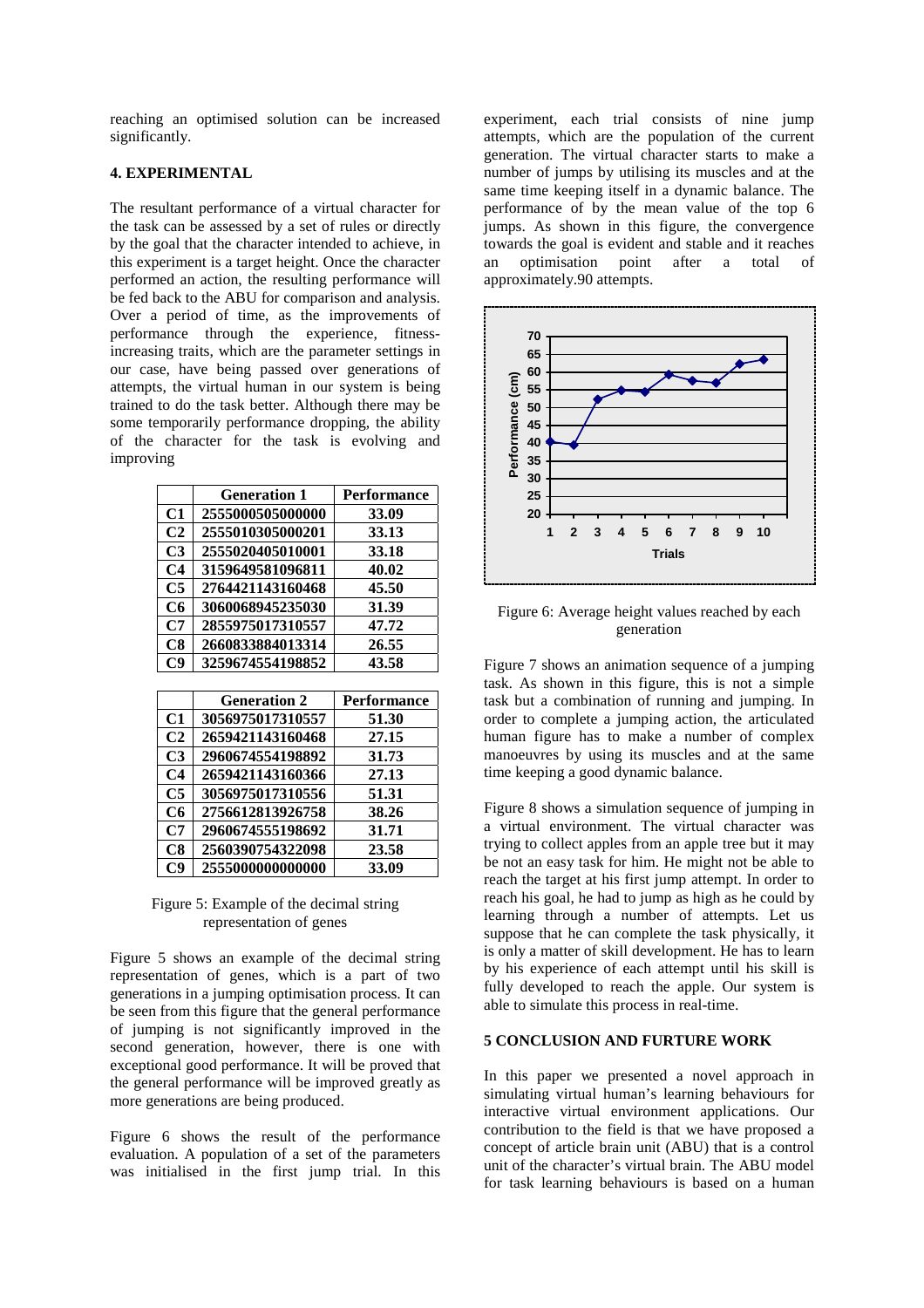learning model. This is not to say that ABU is a true simulation of real human brain activities rather a simulation component that models of a number of aspects of human brain learning activities. This ABU model can be also extended to model different types of learning behaviours. We have developed simulation system based on this idea for virtual character's learning behaviour simulation. The result produced by our system is encouraging. However, complete satisfactory behavioural simulations may involve research from many disciplines ranging from computer science, mechanics, Physics and Biology etc. Although the current work is still at early stage, a framework for simulating complex virtual human learning behaviour has been developed in our research. The learning model also needs the behaviour rules but it is one step further to the previous rule-based behavioural animations.

Our work is to study not only motion behaviours but also concerned with the learning how to conduct these motions through experiences. The concept of artificial brain presented in this work provides a method for autonomous virtual humans to evolve its task performance through experiences in a virtual world. It also thanks to the muscle-driven model developed here that makes it possible to implement the research idea as a whole. The future work will be continuing to improve the simulation system in order to simulate more complex human learning behaviours for example learning dance, and to look at applications in computer games and virtual training systems. Many artificial intelligent algorithms can be incorporated with the genetic algorithm to simulate interesting behaviours for virtual characters. The challenges are admitablely concerned with the efficiency, realism, and control of the simulation. The future direction of this work will be also to make extensions to the current system by addressing these challenges.

## **REFERENCES**

- [Boulic92] Boulic R. Thalmann D. *Combined Direct and Inverse Kinematic Control for Articulated Figure Motion* Editing, Computer Graphics Forum 1992; 11(4), p.189-202.
- [Brand2000] Brand, M., Hertzmann, A., *StyleMachines*, Computer Graphics *SIGGRAPH 2000 Proceedings*, July 2000, pp. 183-192.
- [Bransford99] Bransford J.D., Brown A.L. and Cocking R.R., *Brain, Mind, Experience, and School*, National Academy Press, Washington, D.C. 1999.
- [Brogan98] Brogan D.C., Metoyer M.P, Hodgins J.K., *Dynamically Simulated Humans in Virtual Environments*, IEEE Computer Graphics and Applications, 1998, 18(5), 25- 34.
- [Cavaza98] Cavaza M. Earnshaw R, Magnenat-Thalmann N. and Thalmann D., *Motion Control of Virtual Humans*, IEEE Computer Graphics and Applications , 1998, 18 (5), p 24-31.
- [Crzeszczuk98] Crzeszczuk, R, Terzopoulos, D., Hinton, G*, NeoroAnimator: Fast Neoral Network Emulation and control of Physics-Based Models*, Computer Graphics (SIGGRAPH 98 Proceedings), July 1998, pp. 183-192.
- [Flake2000] Flake, G.W., *The Computational Beauty of Nature.*Cambridge, Mass.: The MIT Press, 2000
- [Girard85] Girard M. Maceijewki A.A. *Computational Modelling for the Computer Animation of Legged Figures*, SIGGRAPH'85, computer Graphics 1985, 19(3), p263-70.
- [Goldberg89] Goldberg, D.E.,*Genetic Algorithms in search, optimisation, and machine Learning*. Reading, Mass.: Addision-Wesley, 1989
- [Hegron89] Hegron G, Palamidese P., Thalmann D., *Motion Control in Animation, Simulation and Visualization*, Computer Graphics Forum 1989, 347-52
- [Holland ] Holland, J.H. *Adaptation*. In R. Rosen & F.M. Snell (Eds.), *Progress in theoretical biology IV* pp.263-293, New York: Academic Press.
- [Jordan92] Jordan, M.I., Rumelhart, D.E., *Supervised Learning with a distal Teacher*, Cognitive Science, 16, 1992, p307-354.
- [Li2000] Li, L. X. Liu, X., *Simulating Human Walking on Special Terrain: up and down Slopes*, Computer & Graphics, 24, 2000, p453-463.
- [Ngo93] Ngo, J.T., and Marks, J., *Spacetime Constraints Revisited*, Computer Graphics, Annual Conference Series, 1993, pp.335-342
- [Sims94] Sims, K., *Evolving Virtual Creatures,* Computer Graphics, Annual Conference Series, 1994, pp.15-22
- [So96] So, H. Badler, N. I *Animating Human Locomotion with Inverse Dynamics*, IEEE Computer Graphics and Applications, March 1996, p50-59.
- [Thalmann99] Thalmann, D., Farenc, N., Boulic, R., *VirtualHuman Life Simulation and Database: Why and How,* Proceedings International Symposium on Database Applications in Non-Traditional Environments (DANTE'99), IEEE CS Press.
- [van de Panne93] van de Panne, M., and Fiume, E., *Sensor-Actuator Networks,* Computer Graphics Annual Conference Series, 1993, pp.335-342